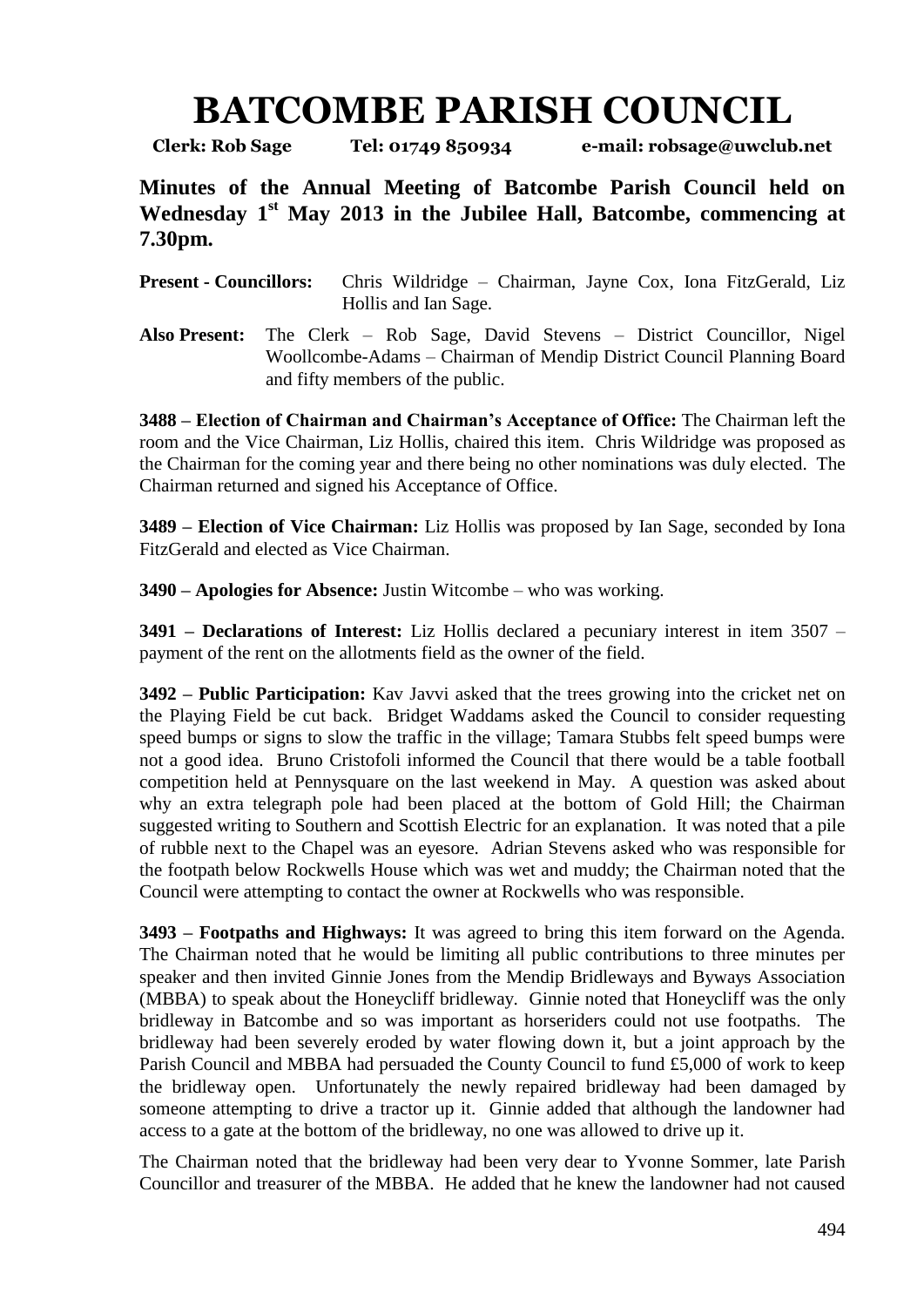the damage, and suggested that the unknown perpetrator should make a donation to cover the cost of the repairs estimated at £150.

**3494 – Planning Application Updates - Correspondence regarding the building on land behind Chapel Row:** It was agreed to bring this item forward on the Agenda. The Chairman noted that this item was included on the Agenda in response to his receiving a copy of a letter to the Chairman of the District Council's Planning Board from a parishioner concerned at the impact of the building of on land behind Chapel Row.

The Chairman asked the Clerk to summarise the series of planning applications by Mr Quentin Flemming which led to the Planning Inspector's decision to allow a house to be built behind Chapel Row and the subsequent planning permission for the house being built. The Clerk also summarised the correspondence received by the Parish Council, which consisted of copies of two letters from parishioners to the Chairman of the District Council's Planning Board expressing their concerns at the impact of the house on the Conservation Area in Batcombe and at the decision of the Planning Inspector in allowing a house to be built in this location and a letter from the current owner of the house, Mr Marc Waller, giving his apologies for not being able to attend the meeting and offering to meet with representatives of the Parish Council.

Particular concerns were raised in the parishioners' letters about the elevated position of the photovoltaic cells on the roof of the house, which did not seem to be in accordance with the approved plans for the house; the lack of screening of the house as seen from the church; the fact that the garages at The Forge had not yet been built; and the number of external lights on the house. The Clerk concluded by noting that he had spoken to the Planning Officer at the District Council who had stated that the District Council's enforcement team were investigating whether the photovoltaic cells were in accordance with the approved planning permission and confirmed that the owner would be required to comply with the conditions of the planning permission, including the building of the garages at The Forge before the house was occupied, unless he applied for a variation on those conditions.

The Chairman asked for contributions from the parishioners present and ten people spoke expressing concerns about the impact of the house on the village - raising the points mentioned above. They also expressed concerns about the decision of the Planning Inspector, and asked what could be done about the impact the house was having.

The Chairman then invited Mr Nigel Woollcombe-Adams, the Chairman of the District Council's Planning Board, to respond on behalf of the District Council. Mr Woollcombe-Adams noted that the Planning Inspector was not publically elected but appointed by the Secretary of State and would have made his decision in line with government policy which stressed the efficient use of energy. He also noted that the District Council's enforcement team were investigating whether the house was being built in accordance with the approved planning permission and the District Council would ensure that enforcement action took place if it was not. He added that there was no recourse against the Planning Inspector's decision apart from a judicial review, which would only be appropriate if the Inspector had misinterpreted the law.

The Chairman then allowed Mr Woollcombe-Adams to answer a number of questions from those present before the Parish Council considered its response. After discussing the matter, the Parish Council agreed to write to the District Council, expressing the concerns that had been raised by the development behind Chapel Row and asking the District Council to do all it could to mitigate the impact on the village. The Parish Council also decided to write to the Planning Inspector expressing the concerns raised at the consequences of his decision and to our MP, David Heath, expressing the concerns at the decision of the Planning Inspector. The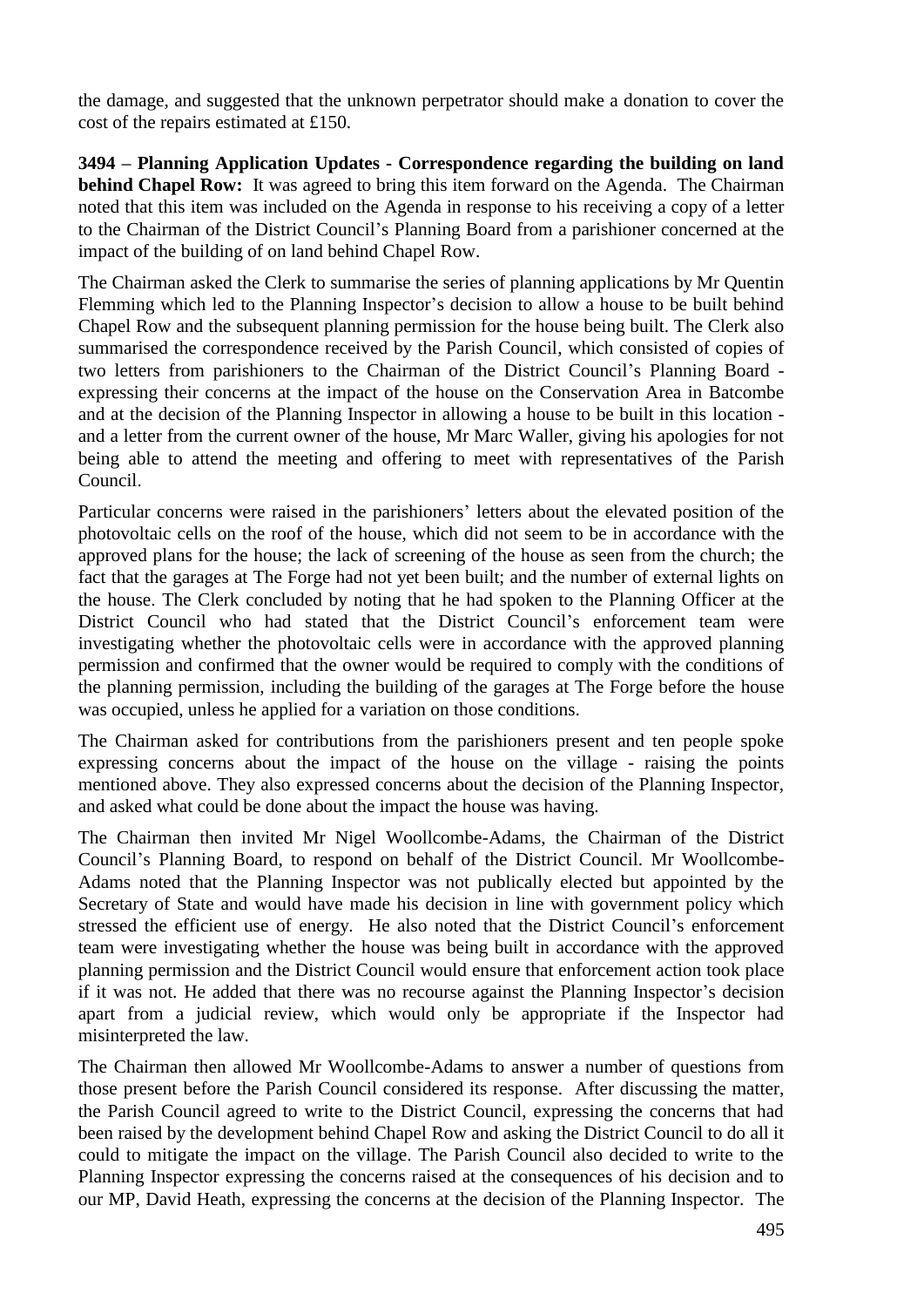Parish Council also decided to write to the owner of the house Mr Waller and arrange a meeting with him to discuss the concerns raised. The decisions of the Parish Council were then put to those present who offered their unanimous support to the Council in its actions.

**3495 – Playing Field – New Play Equipment:** Before most members of the public present left, the Chairman asked Iona FitzGerald to report on the success of the Auction of Promises in raising funds for the new play equipment in the Playing Field. She thanked Kav Javvi of the Three Horseshoes for donating £13 of the ticket price of £15 for the event. The auction had raised £5,000 and further £400 had been donated making £6,400 in total. In addition, the Cheese and Beer festival at Westcombe Dairy had given £1 for every glass sold, which raised a further £500.

**3496 – Minutes of the Meeting held on Wednesday 3 rd April 2013** were approved and signed by the Chairman.

**3497 – Matters Arising:** Vacancy for a Councillor - The notice of a Vacancy for a Councillor had been published on April  $4<sup>th</sup>$  after the Annual Parish Meeting and following Yvonne Sommer's funeral. No bye-election had been claimed and so the Council could now advertise that the vacancy would be filled by co-option at its next meeting. The Clerk reported that one person had already expressed an interest.

**3498 – Planning Applications:** Planning Application 2013/0785: Change of use to provide additional accommodation for existing Farmhouse including bed and breakfast accommodation and holiday letting. Addition of new footbridge and refurbishment of building (Re-submission). Mill Farm House, Crows Hill, Batcombe. Full Planning Permission. Planning Application 2013/0802: Details as above for 2013/0785. Listed Building Consent. This was a re-submission of a previous application that had been approved, which the Parish Council had recommended. While the internal arrangement of rooms had been changed, there was little change to the exterior and so the Parish Council decided to recommend approval on the same grounds as the previous application.

**Planning Application Updates:** Following the discussion at the last meeting, the Clerk had responded to the application for photovoltaic panels on Chandlers, recommending approval in line with the Council's response to the previous application.

Councillors reported that applications had been made for tree works at Rockwells House and Meadow View on Kale Street and asked the Clerk to check whether the Parish Council would be consulted on these.

**3499 – Playing Field – Maintenance Report:** The annual inspection of the Playing Field by RoSPA would take place in June. It was suggested that the Playing Field be rolled, but in light of the works that would be undertaken to install the new play equipment it was decided to leave this until next Spring.

**New Play Equipment:** Iona FitzGerald tabled a plan drawing of revised plans for the new play equipment. The new fort including a bridge, scramble net and fireman's pole and using the existing slide but no swing would replace the existing fort which was rotting and extend over the site of the current swings. The swing frames would be moved to the other side of the shelter. One junior swing would be place in the frame of the current cradle swing and a nest swing in the frame of the two junior swings. A new toddler swing would go next to the other swings. The suspended log and the chain walk would be removed to make room for the swings. The frame of the swinging tyres would remain in place with monkey hoops replacing the tyres. And enough money had now been raised to install a zip wire behind the goalposts at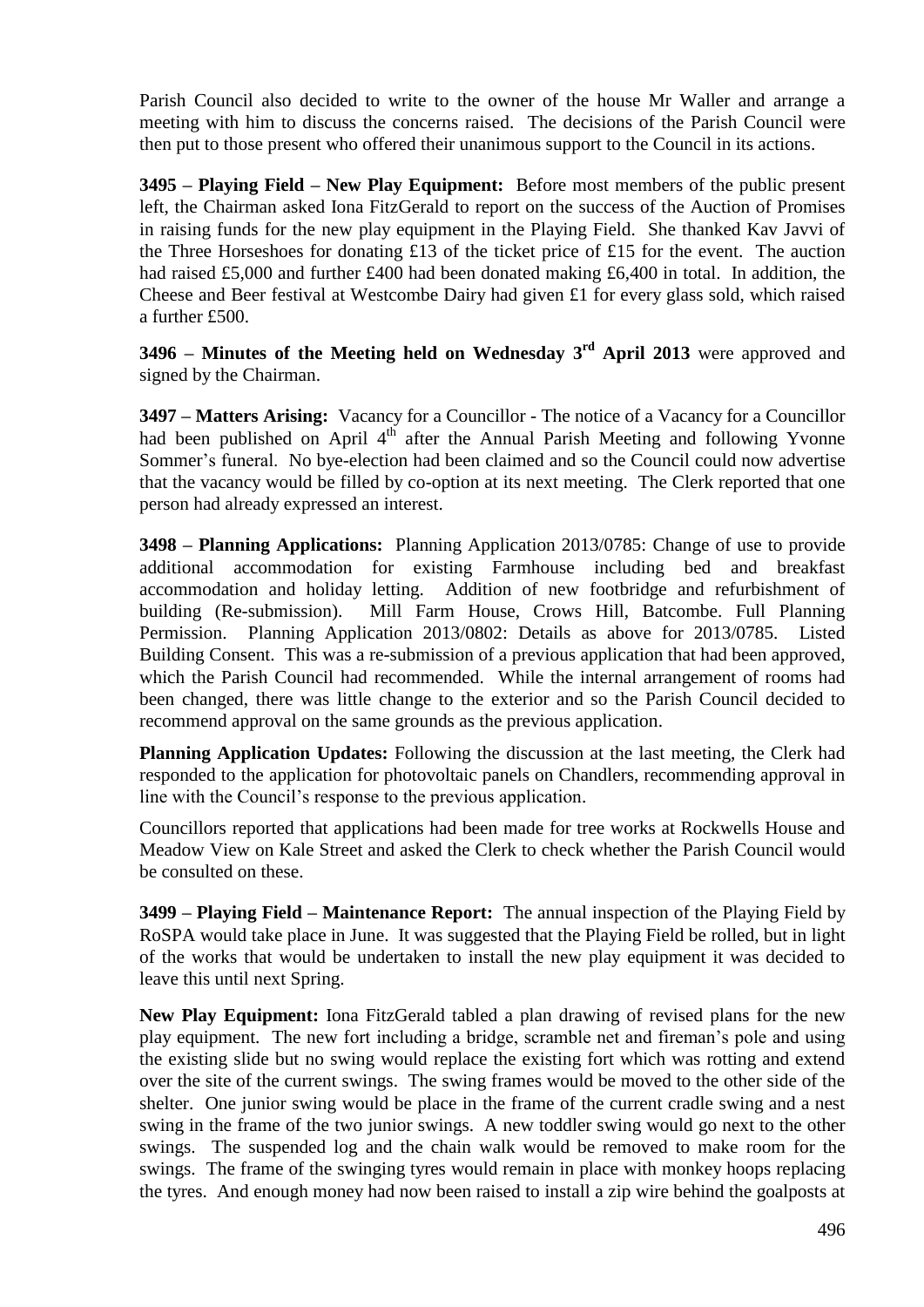the east end of the Playing Field. A quote of £5,000 plus VAT had been received for this from Mainstay Projects. Asked if the zip wire would be safe if used by adults, Iona noted that playground zip wires were safe for use by children and adults. It was agreed to authorise the Clerk to issue an order for work to proceed once sufficient funds were in place. Money was still being collected from the Auction of Promises and a grant had been promised by the District Councillor from his funds.

**3500 – Parish Council Website:** It was agreed to defer this item to the next meeting.

**3501 – Appointment of Staffing Committee:** Liz Hollis, Iona FitzGerald and Justin Witcombe were appointed to the Staffing Committee, which would only meet to consider any complaints against or grievances by the Clerk.

**3502 – Appointment of Village Hall Representative:** It was agreed to defer the appointment to the next meeting.

**3503 – Arrangements for Review of Standing Orders, Financial Regulations and Other Matters:** It was agreed to follow the same timetable as the previous year, with the Financial Regulations to be reviewed at the June meeting; the Council's and Clerk's membership of other bodies to be reviewed in December before the membership is renewed; and the Schedule of Assets, Risk Management Policy and insurance cover to be reviewed at the March meeting in time for the preparation of the Annual Report and renewal of the insurance. The other items including Standing Orders to be reviewed during the year before the next election of Councillors.

**3504 – Financial Statements for the Year Ended 31st March 2013:** A copy of the financial statements had been distributed with the Agendas. It was agreed to defer consideration of these until the next meeting when the internal auditor's report would be available and the Annual Return to the external auditor would also be considered. The Clerk noted that the new external auditor, Grant Thornton, had put back the deadline for sending in the Annual Return to the end of June, allowing these items to be considered at the next meeting.

**3505 – Precept and Update on Budget for Year Ending 31st March 2014:** The Clerk reported that the precept of £7,200 had been paid into the Council's bank account and the VAT repayment of £335.50 had been claimed. An update on the budget for the current year had been distributed with the Agendas, but it was agreement to defer consideration of this until the next meeting.

**3506 – Change of Bank Signatories:** With the loss of Yvonne Sommer and resignation of Bryan Mead, the Chairman and Vice Chairman were the only members of the Parish Council who could sign cheques. A resolution was passed to add Iona FitzGerald to the current signatories and it was agreed to discuss a fourth signatory at the next meeting.

**3507 - Authorisation of payment:** Councillors authorised the following payments, with Liz Hollis excluding herself from the authorisation of the first item:

| £200.00 | $T & E A Hollis - Lease of allotments field.$     |
|---------|---------------------------------------------------|
| £28.10  | The Parish News – Photocopying.                   |
| £141.00 | Mr G Sparkes – Grass cutting for March and April. |
| £17.78  | Southern Electric – Playing Field Electricity.    |
| £269.79 | Broker Network Ltd – Insurance premium.           |